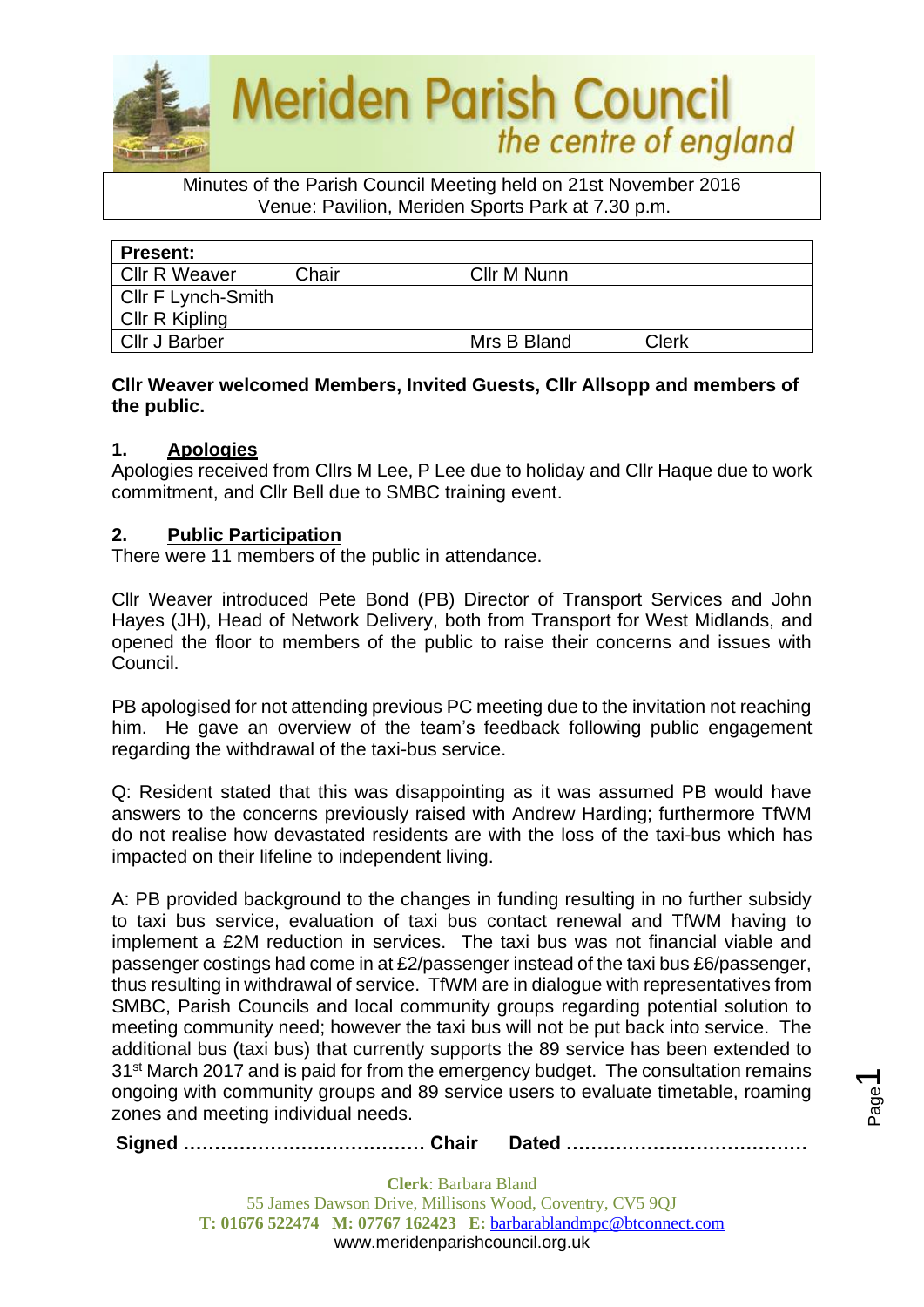

A: JH advised that IGO, the 89 service operator, is re-evaluating the roaming zones; David Sturland, IGO, is personally taking the bus out into the roaming zones with the intention of extending and re-mapping the service to remote rural areas; timetabling will be amended to take account of resident feedback regarding length of time for return journeys.

Q: Resident stated the efficiency of the 89 service is not an exact science with many anomalies attached to timetabling and roaming zones. To have a service that is inclusive to taxi bus users and public including Heart of England school runs, is not workable; no one wants to be waiting at a bus stop or driven around for an hour when normal journey time is 20 minutes.

The independence of taxi bus users is paramount and whilst communities are supporting their senior residents, the withdrawal of the taxi bus service is isolating many residents and denying them the opportunity of social engagement i.e. Balsall Common lunch club, knitting circle etc. It is not possible for many residents to get themselves to a bus stop that is half a mile away or more walking distance and the loss of a door to door service is of great impact to the wellbeing of the senior community.

Further exchanges and discussion continued; in particular:-

- The 89 service is a poor substitute for taxi bus as it is not a like for like replacement service;
- The reinstatement of Ring and Ride service that Meriden received prior to taxi bus implementation;
- TfWM to source external funding to maintain the taxi bus service;
- TfWM to further consider subsidised bus budget;
- The reduced numbers of taxi bus users since its introduction in 1999;
- Consideration and creation of a subsidised ring and ride service if this is budget dependent;
- The lack of direct bus services now for Solihull Hospital appointments, Cannon Park and Chelmsley Wood shopping;
- The increased user numbers to 89 service including school children;
- What happens post April 2017 when additional vehicle ceases to pick up from door to door?
- Explore all funding options including health, social care budgets for social inclusion and health wellbeing of senior residents. Also Department of Transport, Government departments and Principal Authority (SMBC) support.

Cllr Weaver asked if the Equalities Impact Assessment had been undertaken. PB replied that this was part of the ongoing consultation and evaluation with local community groups. There will be follow up questionnaires which will be circulated in December to all registered taxi bus users and posted back to TfWM.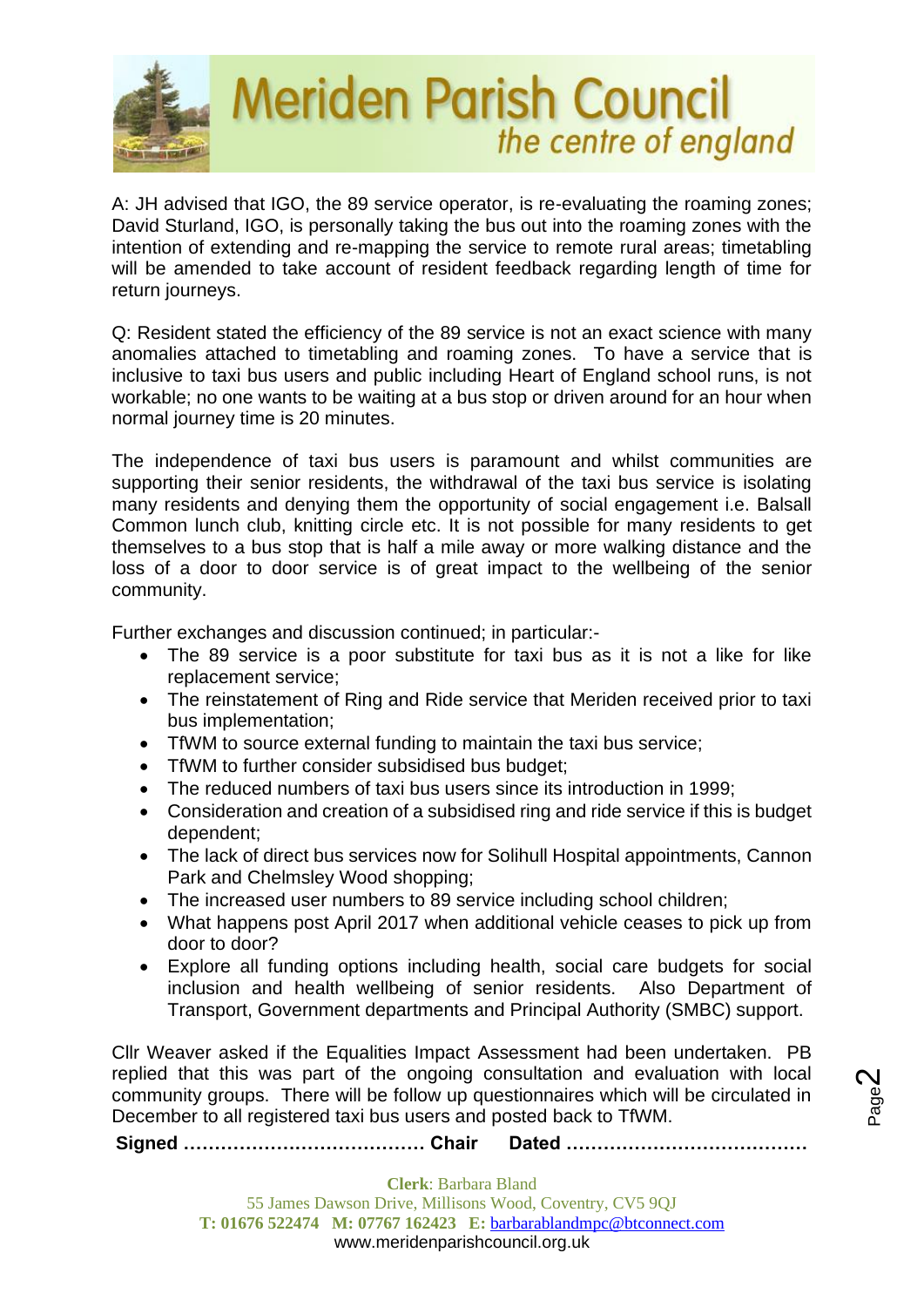

Any taxi bus users not registered can complete questionnaires at the Pavilion, Library, GP Surgery and Pharmacy during day time opening hours only.

Cllr Weaver thanked residents, PB and JH for their attendance. PB and JH reaffirmed their continued support in resolving the issues and commitment to making the 89 service meet community needs. They left the meeting.

Cllr Weaver asked if there were any other concerns residents wished to raise before moving onto Council business.

#### **Action: BB to continue to liaise with TfWM; follow up with SMBC regarding Ring & Ride service to explore options and solution.**

A resident raised significant concerns regarding Eaves Green ditches and flooding; currently water is bubbling and flowing out of the ditches. This has been reported many times in the past to SMBC and remains unresolved.

**Action: BB to report to Neighbourhood Co-ordinator and Highways.**

## **3. Declarations of Interest**

3a To declare any personal interests in items on the agenda and their nature. Nothing to declare.

3b To declare any prejudicial interests in items on the agenda and their nature Nothing to declare.

#### **4. Minutes**

The minutes of the Parish Council meeting held on 17<sup>th</sup> October 2016, circulated prior to meeting, were considered and agreed.

**IT WAS RESOLVED** Cllr Lynch-Smith proposed acceptance of the minutes of Parish Council meeting held on 17<sup>th</sup> October 2016, seconded by Cllr Nunn.

#### **5. Finance**

5.1 Approve November Payments

The clerk circulated November payments for consideration and approval.

(i) Meriden Parish Council November payments £10,621.08. This amount includes Wright Hassall professional legal fees of £6,870.00 which remains under query and awaits breakdown of hours v. costs.

**IT WAS RESOLVED** Cllr Weaver proposed approval of November payments of £10,621.08 seconded by Cllr Kipling.

Cllr Weaver outlined the current situation regarding cash flow of Meriden Sports Park Management Company; due to the technical issue raised during Grant Thornton external audit pertaining to use of capital receipts.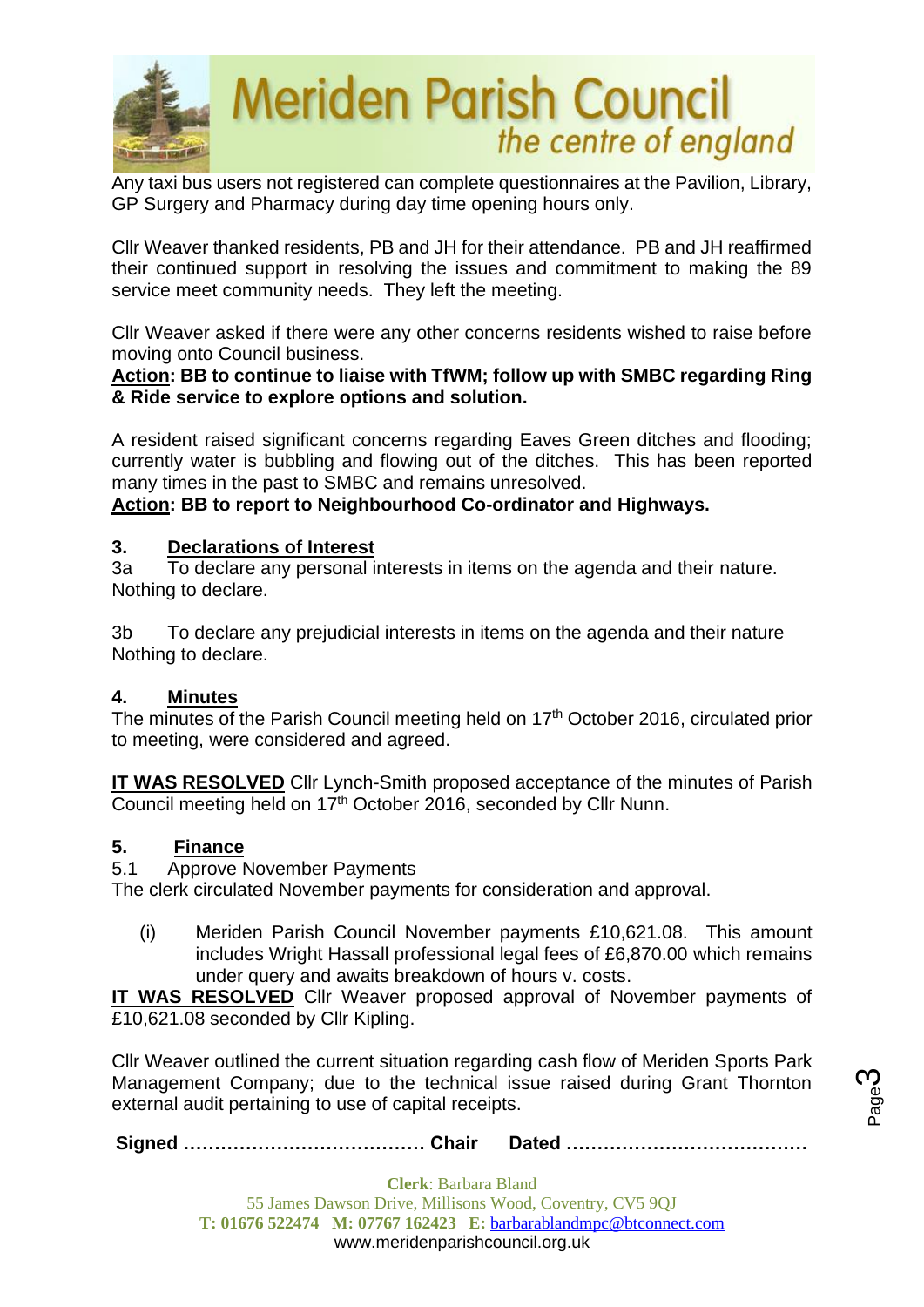

Directors are withholding funding set aside for revenue costs until SMBC have resolved the matter. The clerk, Cllrs Weaver and Kipling are working with Andrew Kinsey, SMBC Legal Services, and Trustees, to establish if we can use investment growth for revenue. SMBC Legal Services is facilitating Counsel for Legal Opinion on the matter; but it would be unwise to spend funds in budget between now and end of financial year. Currently there is £1,400 in the account to meet payments of £3,500. Andrew Kinsey and Paul Johnson are considering Parish Council request for an interest free loan; if this request is declined then a public meeting will be arranged to advise of potential closure of Sports Park.

The clerk advised the following options for Members consideration, however expressed option (i) to be achieved in the first instance:-

- (1) Interest free loan from SMBC with immediate effect until  $31<sup>st</sup>$  March 2017.
- (2) Loan and/or overdraft arrangement with Barclays Bank.
- (3) Use of Parish Council reserves.

Members considered the options and unanimously gave their "in principle" approval of a loan arrangement with SMBC to be favourite; however if this failed the the use of reserves as a last resort, should Barclays not be able to assist.

**IT WAS RESOLVED** Cllr Kipling proposed "in principle" approval of SMBC loan arrangement until technical issues of capital receipt use is resolved. Members also approved their "in principle" use of Parish Council reserves should it be necessary but with prior notification.

**Action:** Cllr Allsopp requested a meeting with the clerk to be fully appraised of the situation with Cllrs Weaver and Barber confirming their attendance too.

**Action**: The clerk to liaise with Andrew Kinsey and Paul Johnson to secure interim loan arrangement.

**Action**: The clerk will notify Members with outcome of loan request to SMBC to their "in principle" approval of arrangement.

(i) Meriden Sports Park November payments £4,039.32.

**IT WAS RESOLVED** Cllr Kipling proposed "in principle" approval of November payments of £4,039.32 seconded by Cllr Nunn subject to securing loan arrangement with SMBC.

5.2 Grant Thornton Audit/Annual Return 2015-16

The technical issues continue to be worked through and solutions found with SMBC. **Action: Cllrs Weaver, Kipling and the clerk will meet with Andrew Kinsey on 29th November who will update on Counsel Legal Opinion. Trustees will also attend meeting for completeness and to further advice and resolution.**

Page 4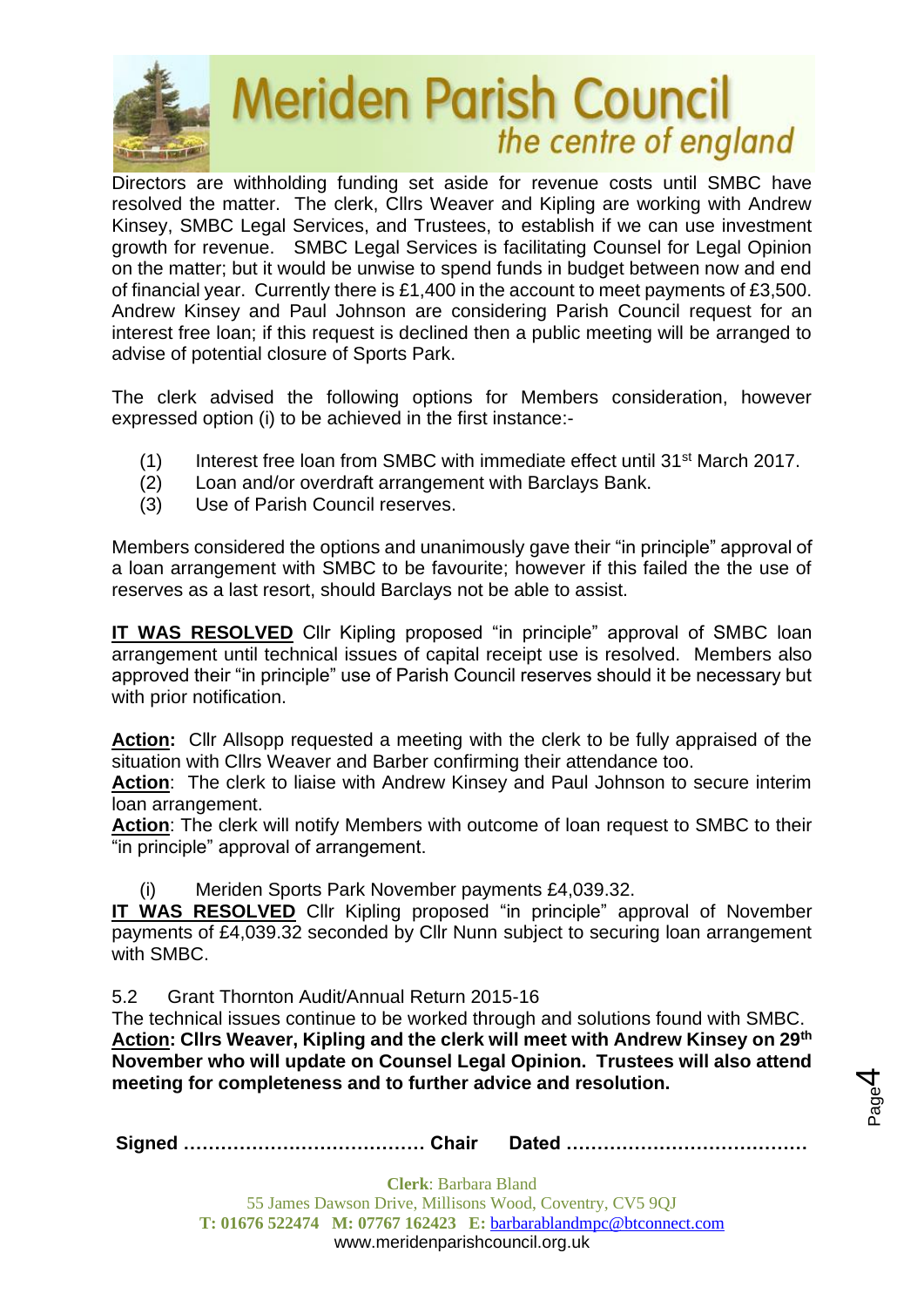

# 5.3 Freehold transfer of Sports Park and VAT

The clerk advised that this matter ties in with the technical issues highlighted in the external audit. An update will be provided once the above meetings have been concluded. Cllr Weaver reiterated no freehold transfer will be accepted until the matter of technical issues is concluded with SMBC.

## **Action**: **Clerk and Cllr Weaver to work with SMBC to conclude the matter. An update will be provided to Members at next meeting.**

5.4 New Financial Regulations/Audit/Transparency/Policies

The clerk advises this remains a work in progress.

**Action: Finance committee to undertake review of all finance policies and regulations in accordance with NALC recommendations for Audit/Transparency policy.**

# 5.5 Unity Trust Bank

Cllr Weaver advised that the quality of service from Barclays is poor; WALC have just changed their banking to Unity and this is also the preferred banker for Parish and Town Councils due to their understanding of local council finance regulations. Members are asked to consider moving accounts to be set up for start of new financial year 2017-18. The clerk suggested inviting Unity Trust to January's meeting.

**Action: The clerk will invite Unity Trust to January's meeting. Members gave an "in principle" approval to transferring banking arrangements from Barclays to Unity Trust subject to Unity Trust presentation.**

# **6. Progress Reports**

6.1 Village Hall Management Committee

Cllr Lynch Smith reported all is going well.

# 6.2 War Memorials

Cllr Nunn advised that the congregation arrived 15 minutes early at the Remembrance Day service.

#### 6.3 Meriden Pool

The clerk advised that we should hear from Chris Barr by 25<sup>th</sup> November regarding update to Pool and Red Kite management plan update.

**Action**: **Clerk to continue liaison with all parties and revisit SITA Trust for Pool funding registration.**

6.4 Allotments Nothing to report.

6.5 Footpaths/Forum Nothing to report.

|--|--|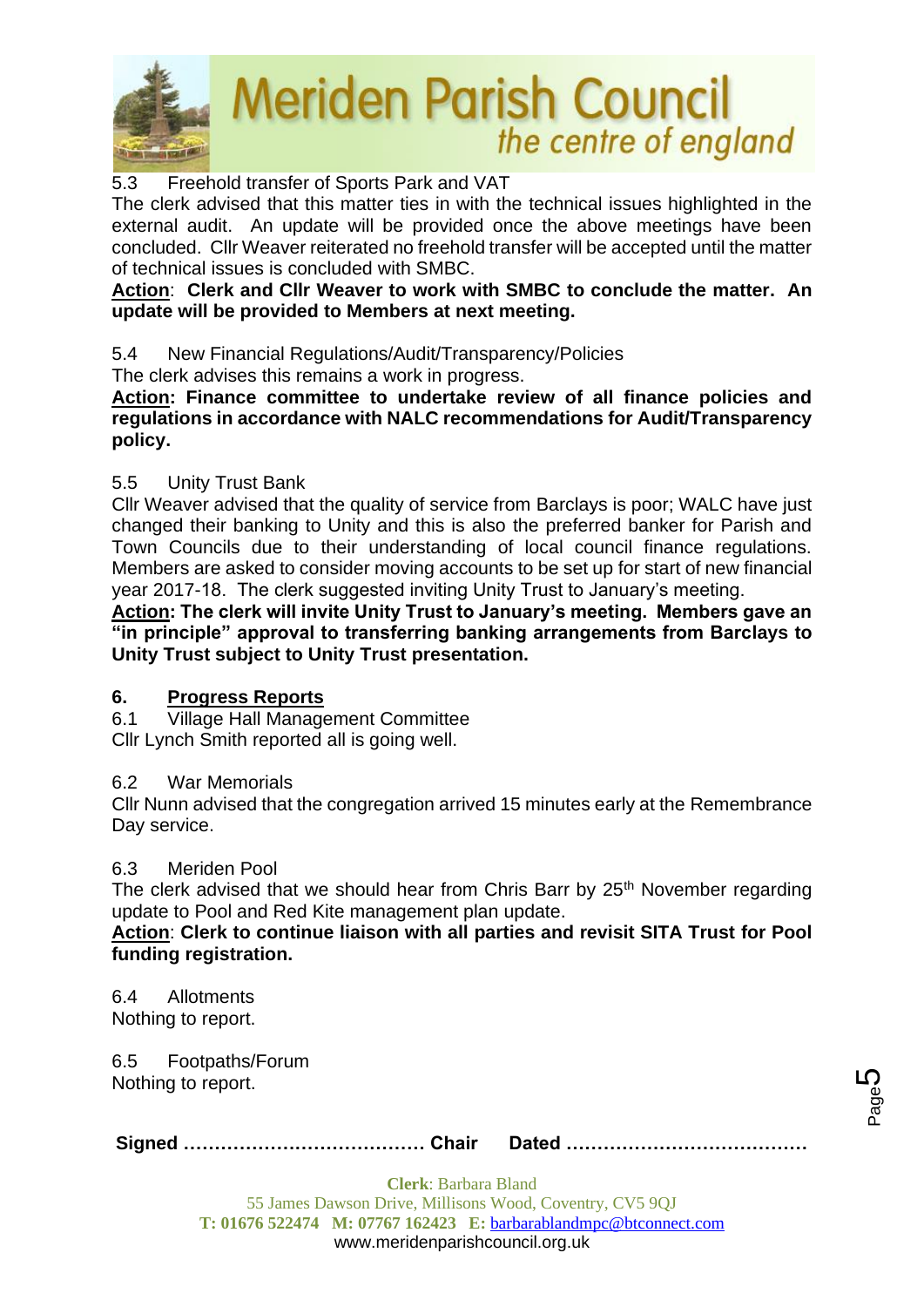

# 6.6 Quarries Liaison Group

The clerk reported that in response to resident complaints regarding increased dust, Mr Green of A & A is meeting residents of Meriden Hall Park Homes tomorrow, 22 November. The next Quarry Liaison meeting will be 12<sup>th</sup> December 2016 at the Pavilion.

**Action:** The clerk to continue monitoring and fielding complaints to operators.

## 6.7 Solihull Area Committee

Cllr Weaver advised that the guest speaker was Transport for West Midlands with emphasis on new services and renumbering of existing services, one of which is the 900 bus becoming the X1 from 1<sup>st</sup> December 2016.

## 6.8 Tree Wardens & TPO List

Cllr Lynch-Smith advised that she met with the new tree warden during half term who is keen to volunteer as PC representative Tree Warden. She will make contact with Cllr Hitchcock and attend the next Tree Warden's meeting.

**Clerk: Cllr Lynch-Smith to monitor, advise and update accordingly.**

## 6.9 Community Surgeries

**Community Surgery hosted by Clerk and Bruce Brant, Neighbourhood Coordinator on 7 th November 2016. Cllr Weaver was also in attendance. This surgery should have been a joint Beat/Community surgery but there was no police presence.**

- Call from Library asking why police had not arrived as a resident was waiting. Resident invited to speak with Bruce Brant but decided to contact the police direct via Balsall Common base.
- Water leakage remains problematic to highway users running down Showell Lane and onto Birmingham Road carriageway. Cannot be sure water is not run off from jet washers from corner property. Bruce Brant to check out.
- Another complaint of wood dust when wind blowing from south west. Residents walk regularly along Quarry footpaths and observe operations; new tree screening being planted but there is an increase in crashing/grinding of machinery and bleeping of plant, carried on the wind.

#### **It should be noted that Mr Green, A & A Recycling, is meeting residents of Morrison Park Homes, Meriden Hall, on 22nd November at 11.00am on site.**

• Concerns raised by the family of occupiers of Keepers Cottage, Cornets End Lane, due to commencement of works for new Beechwood Plant. Beechwood Press Office contacted.

A general catch up of actions and outstanding items from previous surgeries included:-

- Enforcement letters to various properties for tree maintenance.
- Walsh Lane review of rural restriction notice.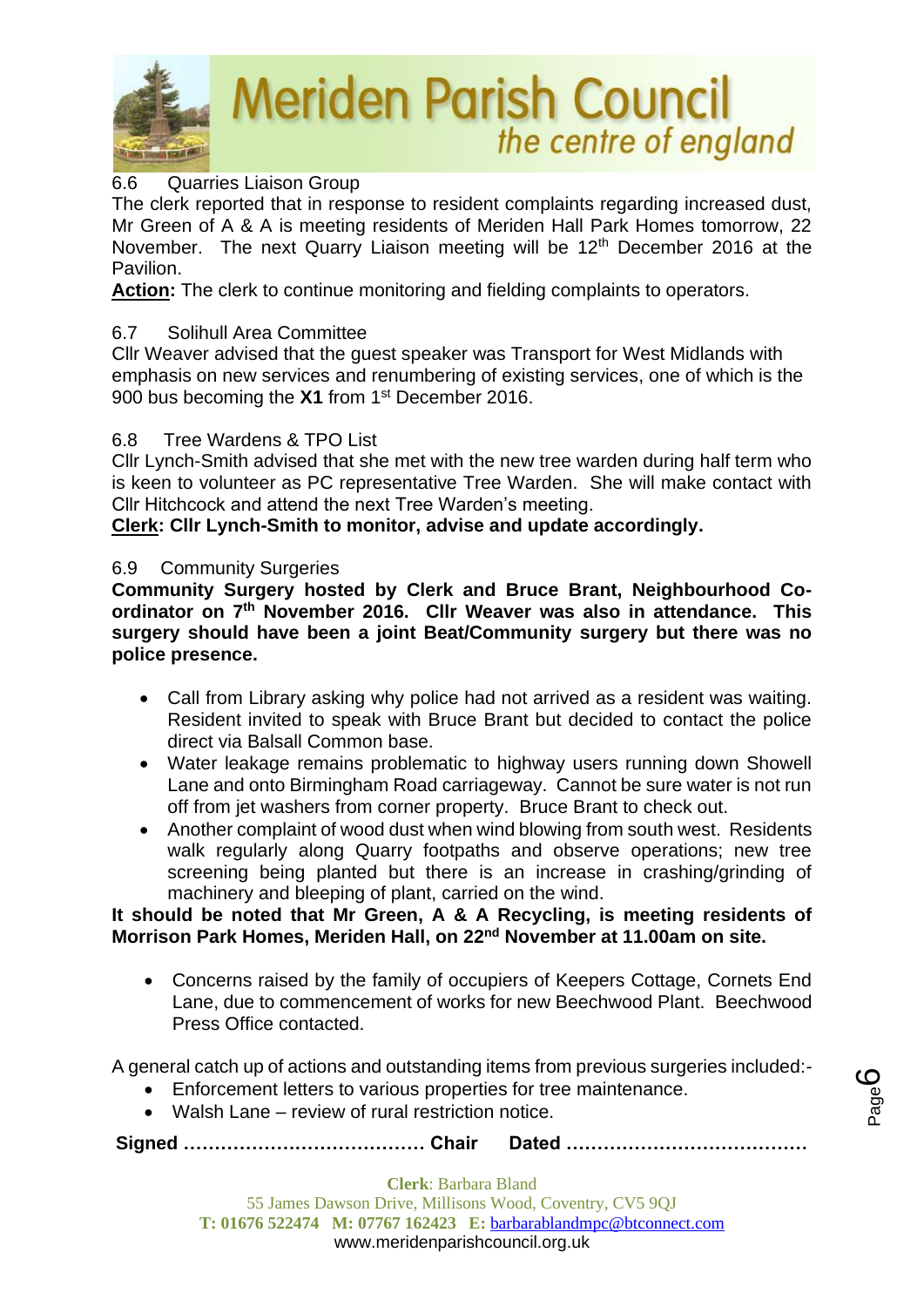

- SMBC Drainage colleagues to be contacted regarding replacement of plate due to dropping Pool levels.
- MPC to liaise with Meriden Watch for the purpose of getting road closure notices put on twitter/facebook i.e. Hampton Lane.
- Removal of taxi bus, replacement 89 service and 900 renumbering (TfWM).
- Update on Local Plan review and call for sites.
- Update on Pool and Red Kite Consultant.
- Review of Berkswell Road restrictions and what can be done regarding Artic use via Meriden.
- Review of car parking.
- Update on planning issues and enforcement.
- Nice Drives are working in Meriden & Trading Standards say be vigilant.

SMBC to implement an ACTION LOG. All issues pertaining to fly tipping, highways, lighting, litter, bins to be called into SMBC 0121 704 6000/8000 by residents so calls may be logged which will enable SMBC to monitor services and contractors. **Action:** The clerk to liaise with SMBC officers and Neighbourhood Co-ordinator.

# 6.10 Community Speed Watch

Cllr Barber stated that emails remain unanswered other than WPC Smith's out of office. Cllr Lynch Smith recorded her frustration with the police team regarding lack of support to conclude training for the Parish Council to operate speed watch once more and asked if the PC may seek permission to commence Speed Watch without Police support.

# **Action: Cllr Barber to follow up and provide update at next meeting.**

6.11 HS2 Nothing to report.

6.12 Meriden Sports Park (quarterly summary only)

The next Directors meeting is 14/12/16 @ 7pm Pavilion, Meriden Sports Park. The next summary report will be provided for January's meeting.

# **7. Clerk's Report**

The Clerk had circulated update prior to meeting advising of actions that are reflected in agenda items. Members had no questions.

# **8. District and Ward Councillor Reports**

Cllr Allsopp advised that Solihul Local Plan Review confirms a development of 50 homes in Meriden; He further stated a public meeting is arranged for  $7<sup>th</sup>$  December 2016 by Mr McGrath regarding the earlier proposed 12 sites identified in consultation documents. One site has been only is proposed and the Parish Council influenced SMBC's decision making process.

**Signed ………………………………… Chair Dated …………………………………**

Page  $\blacktriangleright$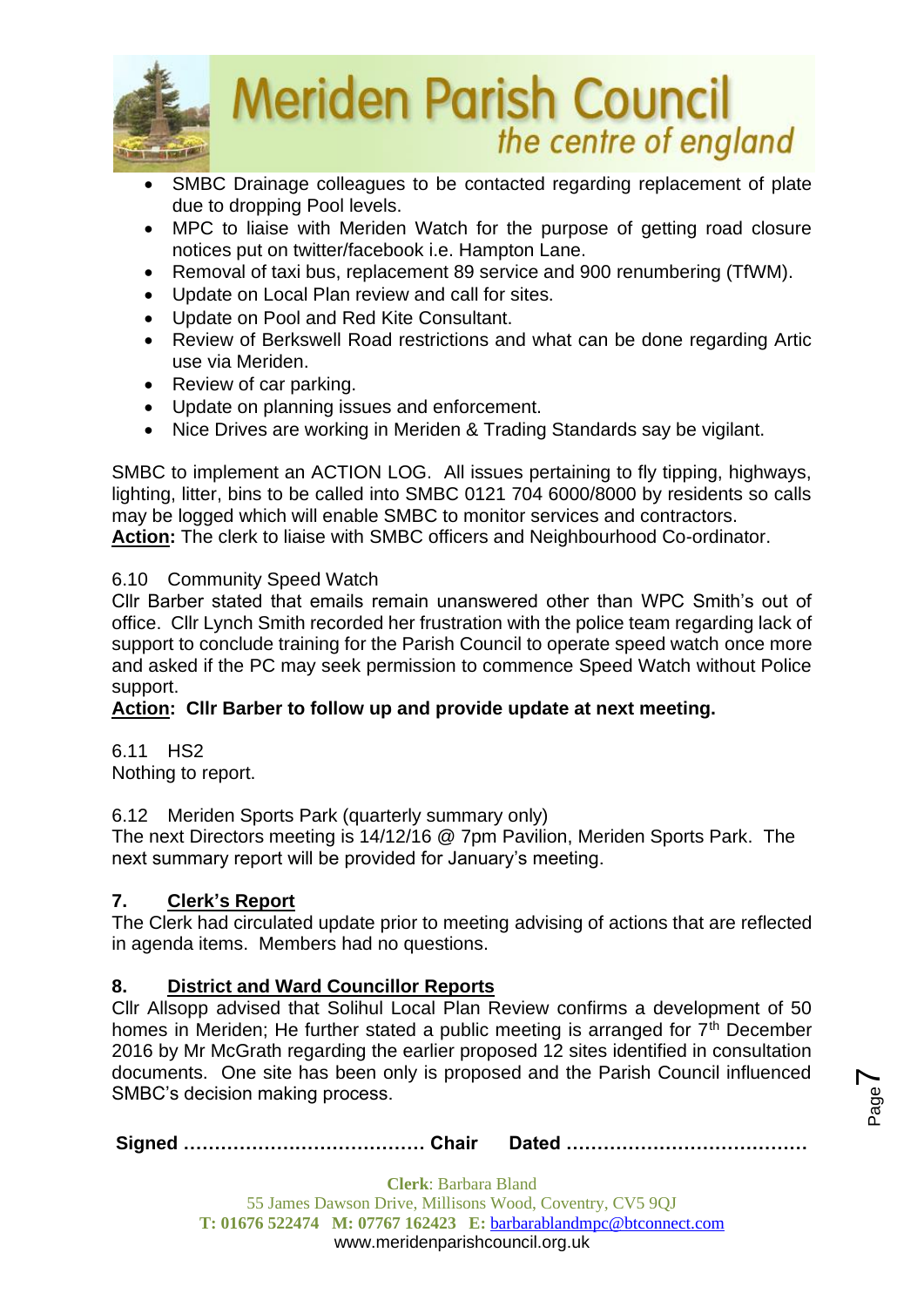

# **9. Correspondence & Communication**

Chair advised the following:-

- Firebird Singers present "Christmas at the Manor" Sunday 11<sup>th</sup> December **this event is now sold out.**
- A request from St Laurence Church for "Carols on the Green" event Saturday 17<sup>th</sup> December. **Action: Members approved Carols on the Green subject to risk assessment.**
- Tree of Thought Dedication Friday  $2^{nd}$  December 2016.
- Regional Cubs event on the Green  $-$  Friday 16<sup>th</sup> December 2016.
- **Action: Need to speak to Malcolm Eggar re. Risk assessment and arrangments.**
- Local Government Pension Scheme new arrangements for employers from 1st January 2017.
- Santa Fun Run Rotary Club Sunday 11<sup>th</sup> December 2016. Road closure notice send to website.

#### **Action**: **The clerk to organise website inclusion.**

• WALC Annual Report – see Meriden PC Bloom achievements and Library IT suite inclusions.

# **10. Meriden Village Matters**

10.1 Library Update Nothing to report.

10.2 Village Commemoration WW1 Nothing to report.

10.3 Meriden Gate (transfer of freehold of land known as Meriden Sports Park) Nothing to report.

10.4 Taylor Wimpey (Transfer of Allotments/freehold land) Nothing to report.

# 10.5 Highways

10.5(i) HGV weight restriction to 40 tonnes on rural highways;

10.5(ii)Berkswell Road weight and width restriction;

Reference item 12.1(ii) Neighbourhoods Community Action Plan – This has been raised with Transport & Highways Cabinet Member as part of Traffic Regulation Orders prioritisation. The Parish Council are requested to submit further evidence, including parking and restrictions by 31<sup>st</sup> December 2016 for next cabinet meeting scheduled for February 2017.

**Action: Cllr Nunn and the clerk to put together a short questionnaire to survey shops, businesses and public opinion.**

**Signed ………………………………… Chair Dated …………………………………**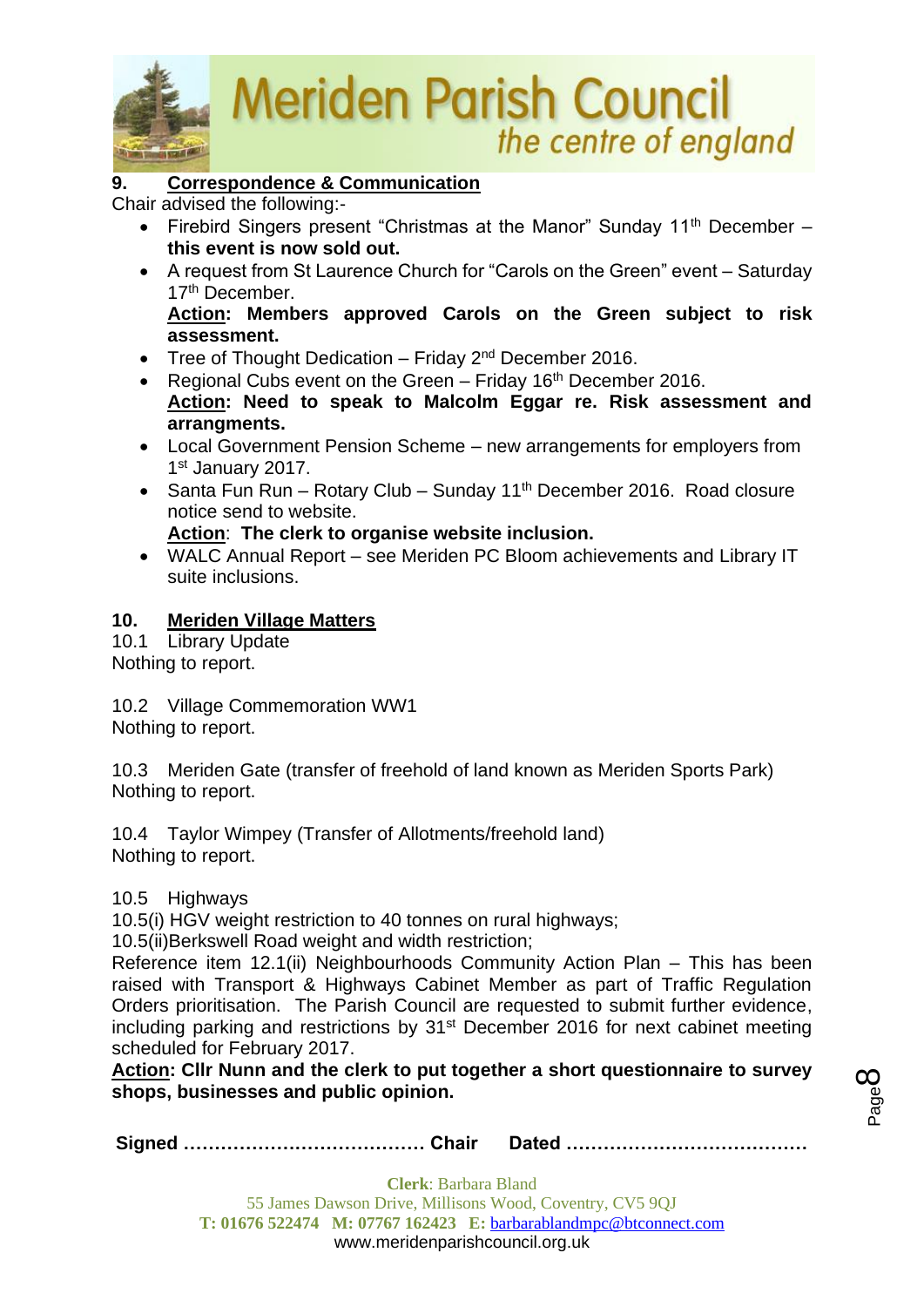

10.6 Land Registry & Ownership Nothing to report. 10.7 Solihull Neighbourhoods in Bloom 2016 The clerk advised sacks of bluebell and crocus bulbs had been received from SMBC. **Action**: **The clerk to liaise with contractors for planting.** 

10.8 Litter Nothing to report.

10.9 Mobile Mast Update Nothing to report.

10.10 Local Council Award Scheme The clerk advised that she had requested LCAS training from WALC.

10.11(i) 82 Bus Route & Failure of Service Cllr Weaver read the following reply to Cllr Nunn:-

*"Dear Cllr Nunn, thank you for your letter received on 15 November 2016* sent on behalf of *residents of Meriden Village and Millisons Wood, regarding a survey that you have recently undertaken relating to bus service 82, which operates between Solihull and Coventry. Your comments have been forwarded to both our Area Manager for Birmingham and Solihull and Andrew Harding for further investigation. We aim to reply within 10 working days, although some investigations may take longer. Once the investigation is complete I will contact you again. In the meantime if we can be of any further assistance, please do not hesitate to contact Transport for West Midlands Customer Relations Team quoting reference 24248. Our contact details are listed below: [customerrelations@centro.org.uk](mailto:customerrelations@centro.org.uk) 0345 303 6760, Peter Markham, Customer Relations Officer."*

**Action: Cllr Nunn to continue to pursue TfWM for service improvements.**

10.11ii89 Replacement Service for Taxi-Bus

Please refer to item 2 and TfWM Pete Bond's overview.

**Action**: **The Parish Council awaits a formal response from TfWM regarding outcome of ongoing consultation, impact assessment, roaming zone timetabling amendments, ring & ride requests, and equalities challenge.**

10.12 Street Association Project

Cllr Weaver read the following update from Martin Graham, Street Association:-

*"It's going reasonably well. We have a very good and committed core group, which has worked hard to put on good events, but has been disappointed by a lack of support from the street. We had one for the Queen's 90th attended by about 30, then a smaller games afternoon - a lovely event, but only about 15 there. Most recently a Halloween party had the best response (Maybe 40 attending), so it's probably just a question of* 

**Signed ………………………………… Chair Dated …………………………………**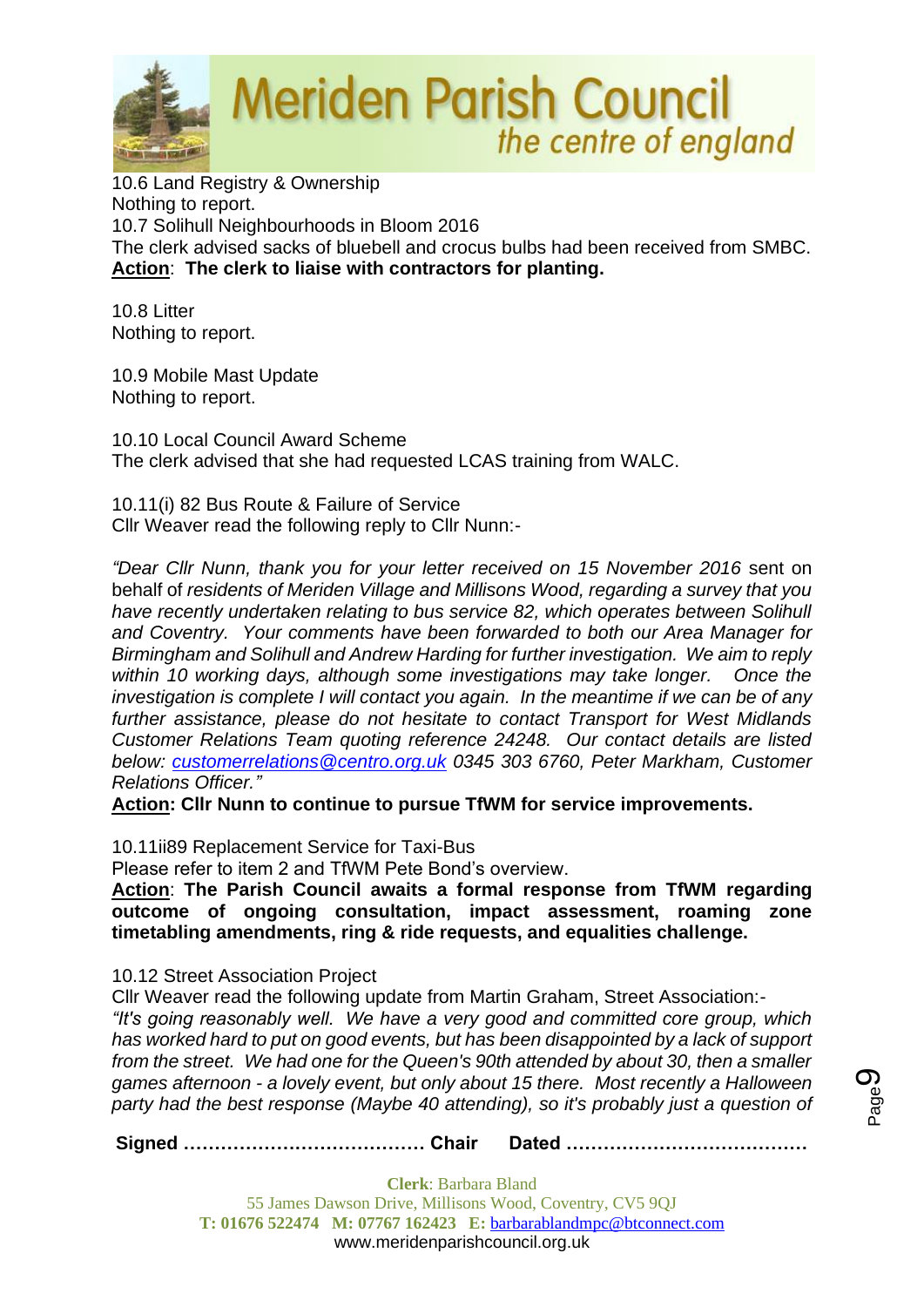

*pushing through, and some real friendships have been formed and a couple of vulnerable people have played an active part, which has been great for them. Hope that helps. Many thanks for your support, especially in our use if the Pavilion."* **Action: The Parish Council to continue supporting this project.**

10.13 Solihull Constituency Boundary Commission Changes

Cllr Weaver advised that it would be in the interests of the Parish Council to complete the consultation process regarding the proposed boundary changes. Members discussed Meriden Ward becoming part of SW Coventry effectively splitting Meriden Constituency in half which makes no sense to have representation by Coventry and Solihull MPs. Local people need local representation and it is appalling to change boundaries without consultation.

**Action: Members to email Cllr Weaver with their comments so she may pull together formal response to meet deadline of 5th December 2016.**

## **11. Solihull Partnership Forum**

Nothing to report as Cllr Weaver did not attend.

## **12. Planning Matters**

#### 12.1(i) Neighbourhood Planning Update

Cllr Weaver advised that the independent assessments undertaken by planning consultant influenced SMBC's decision making process regarding Meriden's identified sites. The clerk now has a hard copy of the draft Local Plan and Cllr Weaver urges Members to read it. Other briefing events are scheduled by SMBC and it was noted that the times are not conducive to Members attendance who are in full time employment and the clerk was requested to email this fact to SMBC organisers. It is noted that a public meeting has been arranged for  $7<sup>th</sup>$  December and this has nothing to do with the Parish Council.

#### **Action**: **Cllr M Lee and Cllr P Lee will attend the event and report back at December's meeting.**

#### 12.1(ii) Neighbourhoods Community Action Plan

Cllr Weaver shared with Members the Community Action Plan, circulated to Members prior to the meeting; this has been put together by the Neighbourhoods Team after Cllr Weaver's successful and informative meeting with Jim Hart, SMBC, where key issues relative to Parish Plan and Visual Design Statement have been summarised and prioritised as follows:-

**Priority 1 – Planning**- Unfinished/Incomplete items, Planning Notices, Sec 106, Neighbourhood Plan, Meriden Plan, Beechwood Biomass. Complete Sports Pavilion land ownership £1 Fee Section 106 – identify legacy/potential burdens jointly with PC Neighbourhood Planning Support – identify who/how can support Planning Notices – Communications/process review

**Signed ………………………………… Chair Dated …………………………………**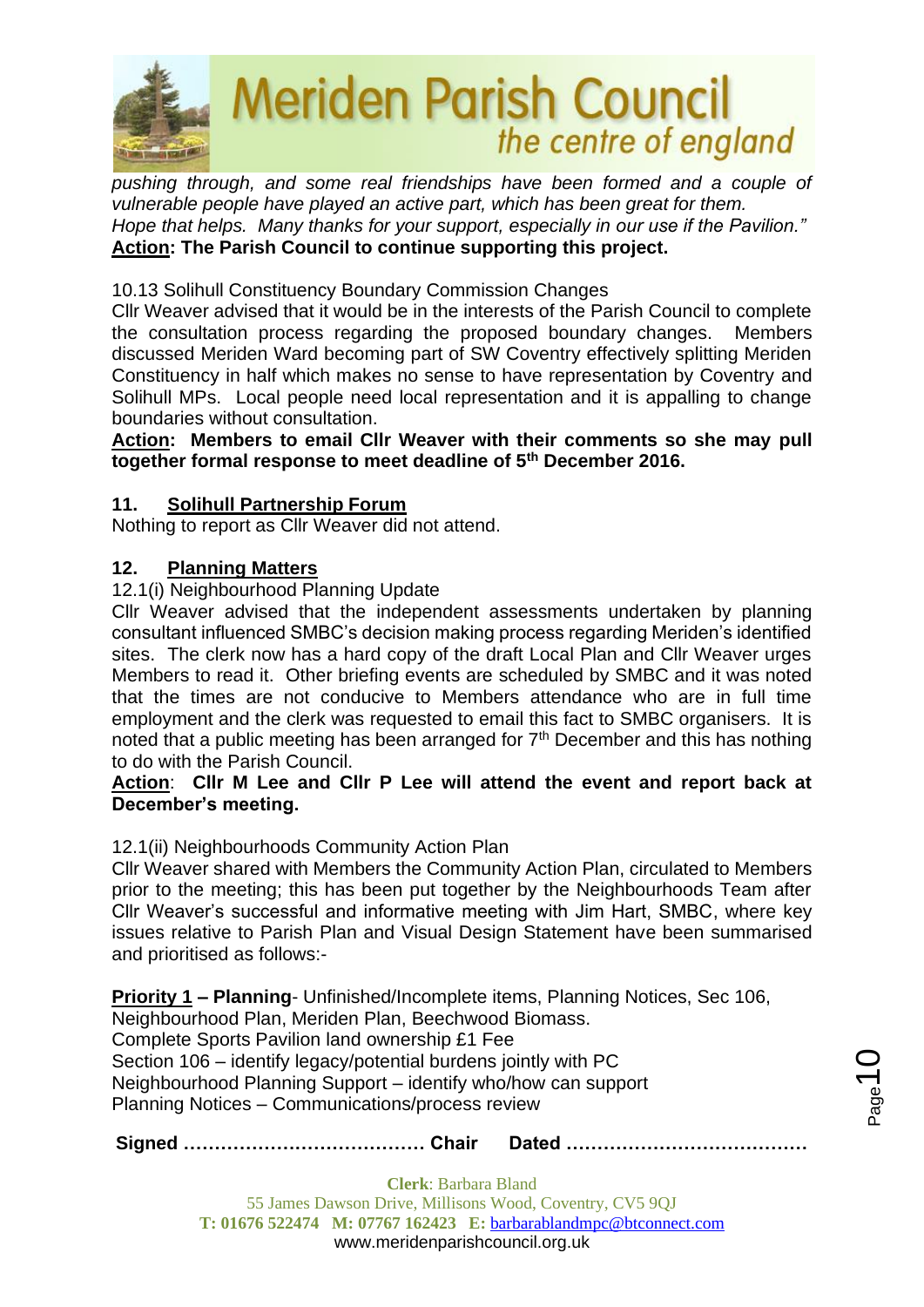

Meriden Plan – referenced by planning in future Community cohesion/Local demographic for future developments? Beechwood Biomass – Planning to communicate build plan and likely issues to PC/Community. Company to be involved? Restore confidence between PC/Planning **Priority 2** – COMMUNITY - Cohesion, Engagement, Capacity, Rural Collaborative Develop Community engagement Develop Local Youth engagement/governance Identify Training opportunities to support Community Cohesion Develop participation Rural Collaborative Develop Business engagement Use Parish Charter to develop relationships and strengthen collaborative working. **Priority 3** – Environment - PC Street care, Meriden Pool, Education/Enforcement Meriden/Street care – take on responsibility/Asset transfer Meriden Pool – Management Plan/Asset transfer Bye Law Enforcement – dog faeces Parking – yellow lines/enforcement Road Crossing – Fillongley Rd **Action: Cllr Weaver and the clerk to work with SMBC to achieve and conclude outcomes and manage expectation.**

## 12.2 Solihull Local Plan Review & Meriden Sites

Cllr Weaver advised Solihull Local Plan Review consultation is on Parish Council website with the following information as follows:-

Further to our notice published on 15 November, we can now confirm that the Sports Pavilion will be open on Saturday 10 December between 10am and 12pm and on Sunday 15 January between 12pm and 2pm for you to take part in the consultation about Solihull Council's Draft Local Plan which will run from 5 December 2016 to 30 January 2017.

Representatives from Meriden Parish Council and residents from Meriden's Neighbourhood Plan Steering Group will be at the pavilion to answer any questions you may have.

As a reminder, this is the current situation:

SMBC's Cabinet members met on 10 November 2016 to review the Draft Local Plan whereby they approved it in principle subject to the results of a public consultation scheduled to take place from 5 December 2016 to 30 January 2017.

In their Draft Local Plan they have proposed 18 sites throughout the entire borough to accommodate 6,150 extra houses by the year 2028. One site has been put forward for Meriden - up to 50 houses at the Birmingham Road site (old garage and caravan site) extending to the north of the Firs. You can read more with the link below: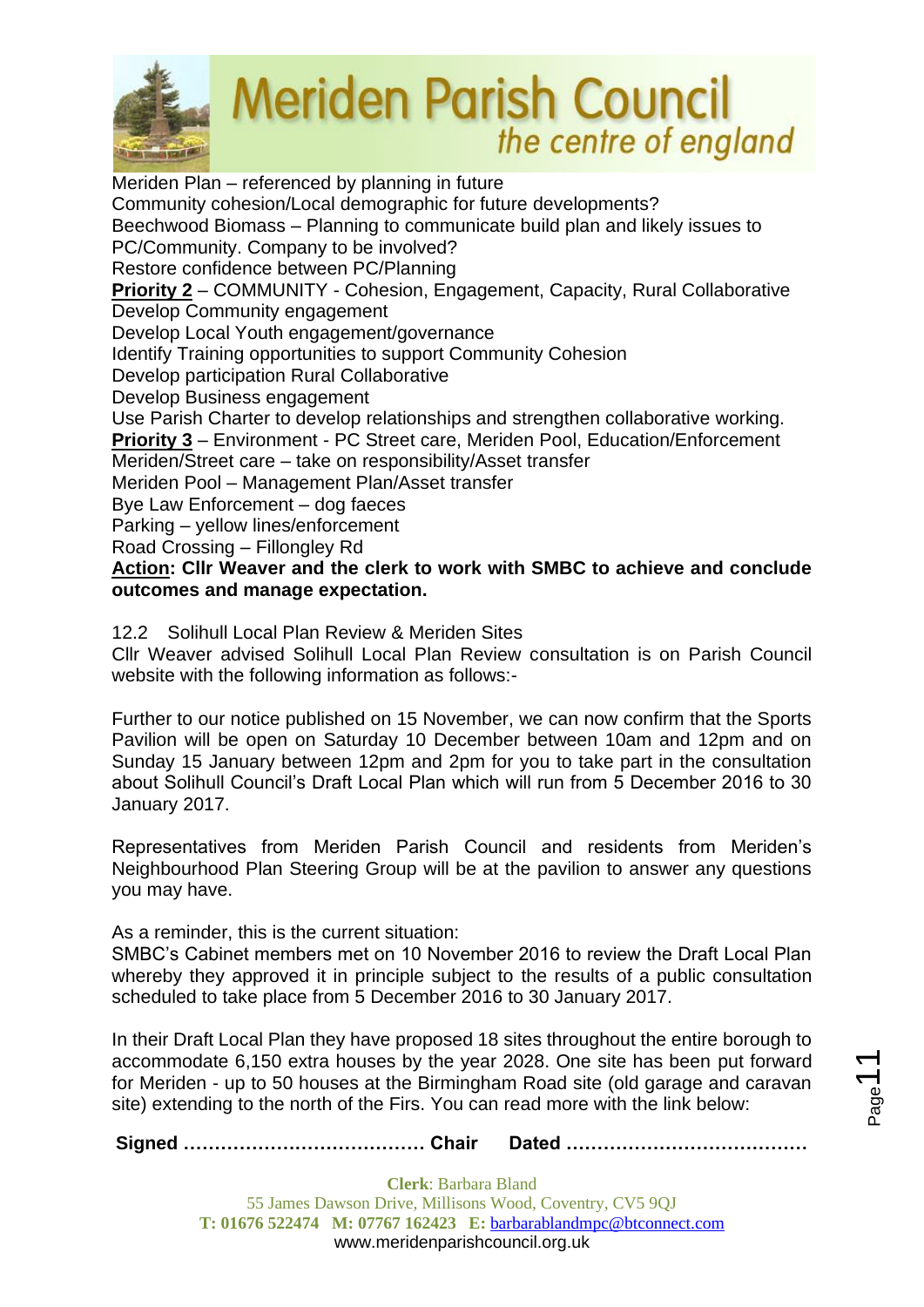

[http://eservices.solihull.gov.uk/mgInternet/documents/s42166/Local%20Plan%20Rev](http://eservices.solihull.gov.uk/mgInternet/documents/s42166/Local%20Plan%20Review%20-%20Draft%20Local%20Plan.pdf) [iew%20-%20Draft%20Local%20Plan.pdf](http://eservices.solihull.gov.uk/mgInternet/documents/s42166/Local%20Plan%20Review%20-%20Draft%20Local%20Plan.pdf)

**Action**: **Cllrs Weaver and M Lee will continue to monitor progress and organise "open door" events on 10th December 2016 and 15th January 2017 for residents with NP Steering Group.**

## 12.3 Planning Application Status Updates

Cllr Kipling received updated schedule of applications processed from Cllr Barber and reported below. Cllr Kipling requested all Members of planning committee respond to email request for comments on planning applications. Cllr Barber stated he would send planning committee weekly updates on Fridays for reference.

Cllr Kipling raised the reapplying of Meriden Park Homes which was appealed successfully in 2015. It was considered to be the same application and the clerk was requested to forward PC comments and letters of opposition to Inspector in December 2015.

# **PLANNING NOVEMBER 2016**

| Planning           | Address                  | <b>Planning Request</b>                   | Decision                         |
|--------------------|--------------------------|-------------------------------------------|----------------------------------|
| Application        |                          |                                           |                                  |
| Ref. No:           | Meriden Hall Main        | Non-material amendment sought to          | <b>Status: Decided</b>           |
| PL/2016/02854/NONM | <b>Road Meriden</b>      | listed building consent approval          |                                  |
|                    | Solihull CV7 7PT         | 2014/2233 (PL/2014/00457/LBW)             | Decision Approved                |
|                    |                          | including glazed link height              | Decision Issued Date             |
|                    |                          | increased, link and glass type            | Thu 17 Nov 2016                  |
|                    |                          | amended to clear glass, fenestration      |                                  |
|                    |                          | and brise soliel adjusted.                |                                  |
| Ref. No:           | <b>Meriden Hall Park</b> | <b>Provision of one additional mobile</b> | <b>Status: Awaiting decision</b> |
| PL/2016/02622/MINF | <b>Homes Main</b>        | home on the existing car park and to      |                                  |
| OT                 | <b>Road Meriden</b>      | form an additional parking area on        |                                  |
|                    | Solihull CV7 7LA         | land at an existing residential mobile    |                                  |
|                    |                          | home park                                 |                                  |

**Action**: Planning Committee to process applications using SMBC planning portal and update Members accordingly. The clerk to forward relevant documents to Cllr Kipling.

12.4 Update of Old Garage & Caravan Storage Site, Birmingham Road Nothing to report.

12.5 Land for Burial – Cllr Lynch-Smith Nothing to report.

12.6 Copse & Bridleway Nothing to report.

12.7 Community Asset/Right to Bid

**Signed ………………………………… Chair Dated …………………………………**